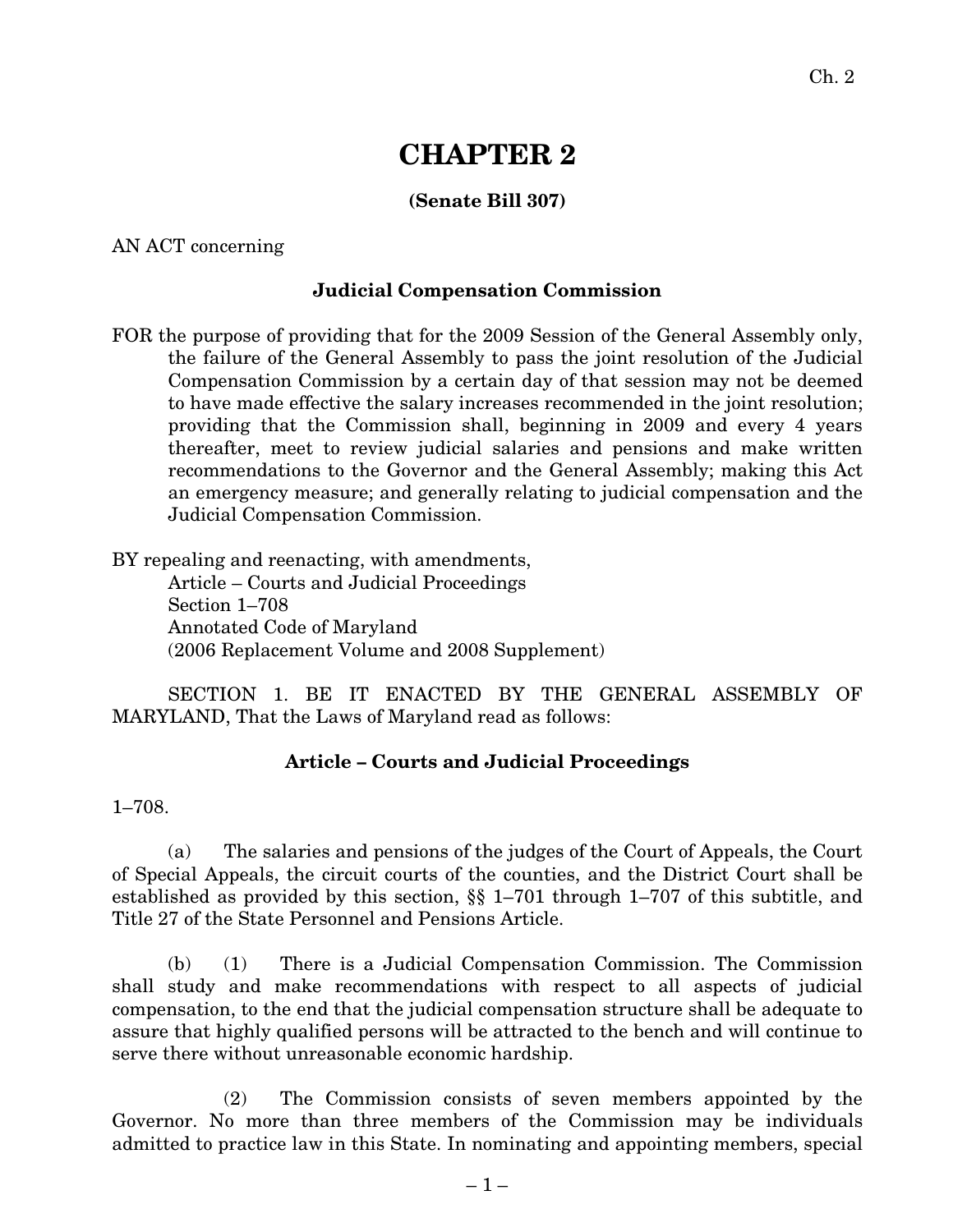consideration shall be given to individuals who have knowledge of compensation practices and financial matters. The Governor shall appoint:

(i) Two members from a list of the names of at least five nominees submitted by the President of the Senate;

(ii) Two from a list of the names of at least five nominees submitted by the Speaker of the House of Delegates;

(iii) One from a list of the names of at least three nominees submitted by the Maryland State Bar Association, Inc.; and

(iv) Two at large.

(3) A member of the General Assembly, officer or employee of the State or a political subdivision of the State, or judge or former judge is not eligible for appointment to the Commission.

(4) The term of a member is 6 years, commencing July 1, 1980, and until the member's successor is appointed. However, of the members first appointed to the Commission, the Governor shall designate, one of the members nominated by the President of the Senate to serve for 3 years and one for 6 years; one of the members nominated by the Speaker to serve for 4 years and one for 5 years; the member nominated by the Maryland State Bar Association, Inc., to serve for 3 years; and one of the members at large to serve for 2 years, and one for 6 years. A member is eligible for reappointment.

(5) Members of the Commission serve without compensation, but shall be reimbursed for reasonable expenses incurred in carrying out their responsibilities under this section.

(6) The members of the Commission shall elect a member as chairman of the Commission.

(7) The concurrence of at least five members is required for any formal Commission action.

(8) The Commission may request and receive assistance and information from any unit of State government.

(c) Beginning **[**in 2004**] ON SEPTEMBER 1, 2009,** and every 4 years thereafter, the Commission shall review the salaries and pensions of the judges of the courts listed in subsection (a) of this section**[**. Beginning in 2008, the Commission shall**] AND** make written recommendations to the Governor and General Assembly **[**every 4 years, accounting from September 1, 2004**] ON OR BEFORE THE NEXT ENSUING REGULAR SESSION OF THE GENERAL ASSEMBLY**. The Governor shall